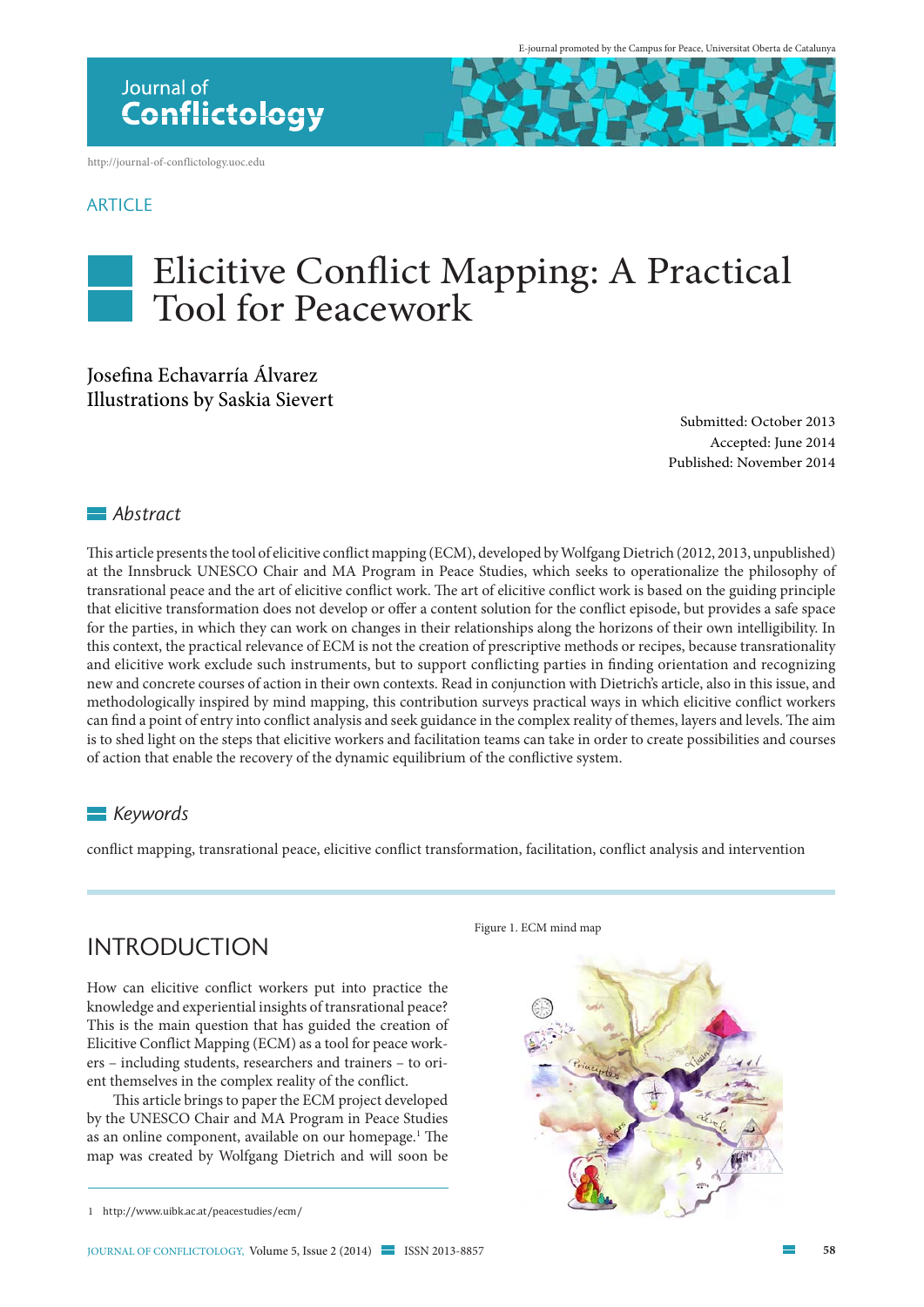

published in book form as the third volume of his trilogy Many Peaces (Dietrich, unpublished). In this article, we venture into a concise explanation of this method, hoping that it is useful and inspiring for elicitive confict workers, but furthermore for all those peace scholars and practitioners who embrace the art of confict transformation.

Based on the principles of elicitive confict transformation and the transrational model (see Dietrich in this issue), ECM is not directed at an idealized destination in the distant future, but towards the question: In which direction can the next step be taken in order to maintain or recover the balance of the system? Precisely because social systems and their conficts are always complex, such orientation is necessary.

In the same spirit of providing orientation and not a ready-made technical manual, the article is organized as follows: in the frst section, an explanation of the main elements that appear on the map is provided. Then a few methodological pointers are given to choose the point of entry into the conflict analysis. The bulk of the work focuses on the themes, layers and levels of confict analysis. Lastly, some practical insights are provided in the form of possible uses of ECM for the elicitive confict worker, for the team of facilitators and as a method for the conficting parties.

1. undERsTAndIng ThE ECM **MIND MAP** 

In order to be able to use ECM as a working method, it is important to first familiarize oneself with the different concepts that appear on the map.

Figure 2. The elicitive conflict worker



In the center of the map we have the symbol of the elicitive confict worker. In the second volume of Many Peaces (Dietrich, 2013) as well as in Wolfgang Dietrich's

http://journal-of-conflictology.uoc.edu Josefna Echavarría Álvarez **Elicitive Confict Mapping: A Practical…** 

contribution to this issue, the profle of the elicitive confict worker is detailed.

Starting from the image of the elicitive confict worker, there are several branches which connect to the main concepts: principles, themes, layers and levels.

Figure 3. Principle of correspondence







Figure 5. Principle of resonance



The principles help orient the conflict worker in each of the other branches of the mind map. They are valuable for preparation and implementation of confict interventions, both for the team and the elicitive worker him/herself.

Figure 6. Theme pyramid

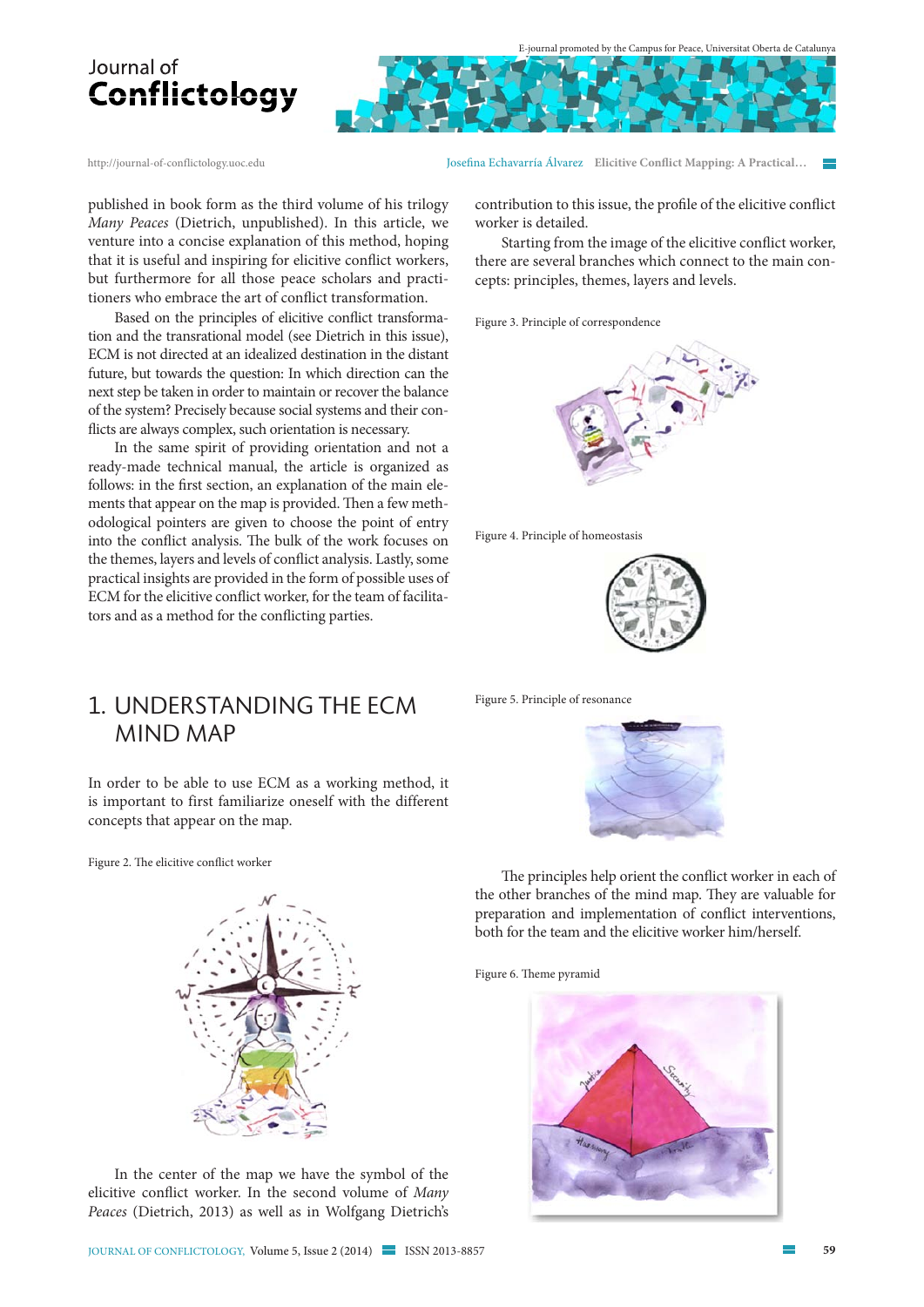



http://journal-of-conflictology.uoc.edu Josefna Echavarría Álvarez **Elicitive Confict Mapping: A Practical…** 

The themes relate to the main thematic narrative of the confict episode, as discerned by the elicitive worker. In this area, a concise explanation of the diferent variations of peace, i.e. energetic, moral, modern, postmodern and transrational, and the themes of harmony, justice, security and truth are found.

Figure 7. Complete layers



The layers offer a journey through the persona and her sexual-family, socio-emotional-communal, mental-societal, spiritual-policitary and global awareness layers.

Figure 8. Levels of the pyramid



The levels of the conflict pyramid are made up of the diferent actors, i.e. top level, middle-range and grassroots, and activities of confict transformation from a systemic perspective, which are then integrated into the Sri-Yantra symbol.

### 1.1. About the point of entry: Where to start?

In terms of the practical application of elicitive conflict work, the first question concerns focus: which theme, actor, or group of actors is given priority. The practical elicitive conflict work may commence in any of the themes, layers and levels, from the intrapersonal and spiritual to the interpersonal and policitary (Dietrich, 2013, p. 206). In a similar vein, the elicitive conflict worker can order the basic ideas and start exploring the ECM mind map at any of these points. While in the online version of ECM this multiplicity and plurality might be easier to grasp for the user, for purposes of clarity, in this written version we have sketched a path to read the mind map as follows: Principles, Themes, Layers and Levels.

Figure 9. Team of facilitators



### 2. pRInCIpLEs

ECM is the applied method of Transrational Peace Philosophy based on three principles: correspondence, resonance and homeostasis. While throughout the text these principles are weaved into themes, layers and levels, it is highly recommended that the reader familiarizes him/ herself with them beforehand. For this, see Dietrich in this issue. Once the three principles of ECM are understood, the mind map can also be seen as a system which has certain rules that guide its functioning, and also points out important considerations for the conflict worker in his/her analysis of the conflict.

### 3. ThEMEs

After gaining insight into the principles, we move forward in our approximation of the ECM towards the themes. This area of the map is of great value, since one of the most important first steps in the approximation to the conflict is to determine, identify or recognize the primary theme of the conflict episode.

"An episode of conflict is the visible expression of conflict rising within the relationship or system, usually within a distinct time frame. It generates attention and energy around a particular set of issues that need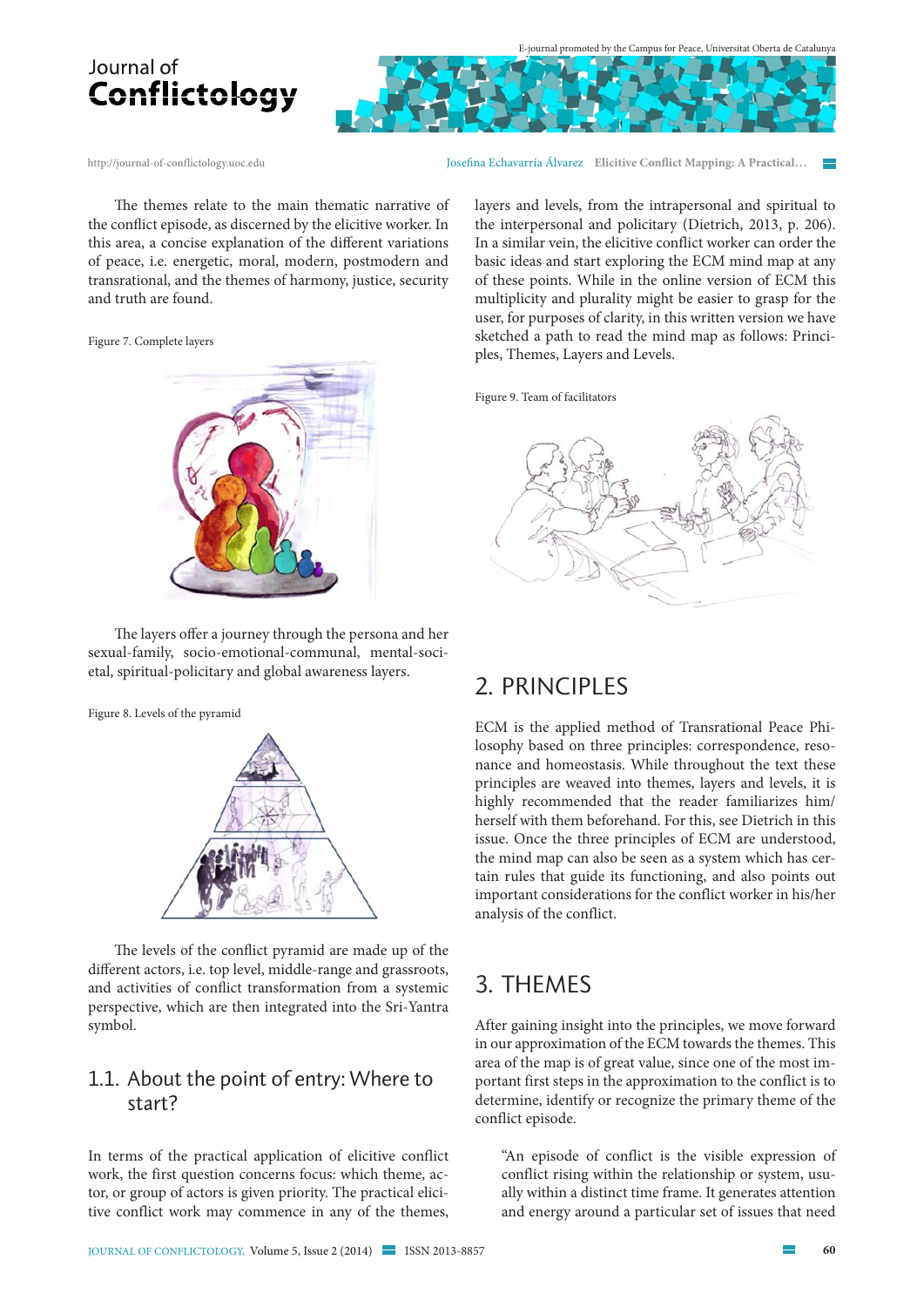http://journal-of-conflictology.uoc.edu Josefna Echavarría Álvarez **Elicitive Confict Mapping: A Practical…** 

response. The epicenter of conflict is the web of relational patterns, often providing a history of lived episodes, from which new episodes and issues emerge. If the episode releases conflict energy in the relationship, the epicenter is where the energy is produced." (Lederach, 2003, p. 31)

As Lederach suggests, the storyline of the confict has a primary theme, a central topic that dominates the narrative, which is a conglomerate of issues towards which the energy is being pulled. Elicitive confict workers might have an implicit or an explicit mandate that touches or is built upon such conflict narrative. This narrative can be the representation of the conficting parties that are seeking help themselves or through institutions, which might previously have been involved as third parties (Dietrich, 2013).

In Transrational Peace Philosophy, we named the four main themes Harmony, Justice, Security and Truth, which at the same time speak of diferent variations of peace, the so-called Peace Families.

#### 3.1. The five Peace Families

In the face of the reduction of peace to its mainly normative significance, both in theory and practice, during the past two decades Wolfgang Dietrich (2011, 2013) has developed a systematization of different variations of peace, the so-called five Peace Families. This plural outlook on peace allows the elicitive conflict worker to recognize at the start the tendencies and characteristics of the peace notions that are prevalent in the context that occupies him/ her, how these function and, by definition, to be aware of the variations of peace that might have been left on the side and whose recovery might help to bring a dynamic equilibrium back into the system.

While Interpretations of Peace in History and Culture (Dietrich, 2011) details these families, for the purposes of ECM, here we describe the main elements and main thematic emphases of Energetic, Moral, Modern, Post-Modern and Transrational peace approaches.

#### 3.1.1. Energetic peace

Energetic peaces are holistic. They perceive all existence as a fabric interrelating nature, society and divinities (cosmos). The individual is never separate, but always part and parcel of the larger relationality that, in turn, is ultimately a temporary manifestation of the primal energetic Oneness of all beings. (Echavarría et. al., 2011)

Figure 10. Energetic peace



In these energetic approaches, peace is understood as a unifcation of opposites. With our human senses, we perceive diferent polarities. Peace is a question of how to balance them. It is assumed that such balance, in an energetic manner, can only be thought of as a dynamic equilibrium. Therefore, there is no permanent final state or situation, but an ongoing challenge to balance both the intra- and inter-personal layers of being.

Figure 11. Harmony



Based on the above, the thematic tendencies of energetic peaces revolve around issues of harmony, as perceived by the experiencing subject within this relationality, and we can observe how they consistently aim at a dynamic balance between society, nature and cosmos.

#### 3.1.2. Moral peace

Moral understandings of peace are organic. The material world and everything in it is perceived as an interconnected whole, but the realm of the divinities is separate. While the initial observation of living in a world of polarities coincides with that of energetic peaces, the conclusion derived in moral approaches is quite different: polarities are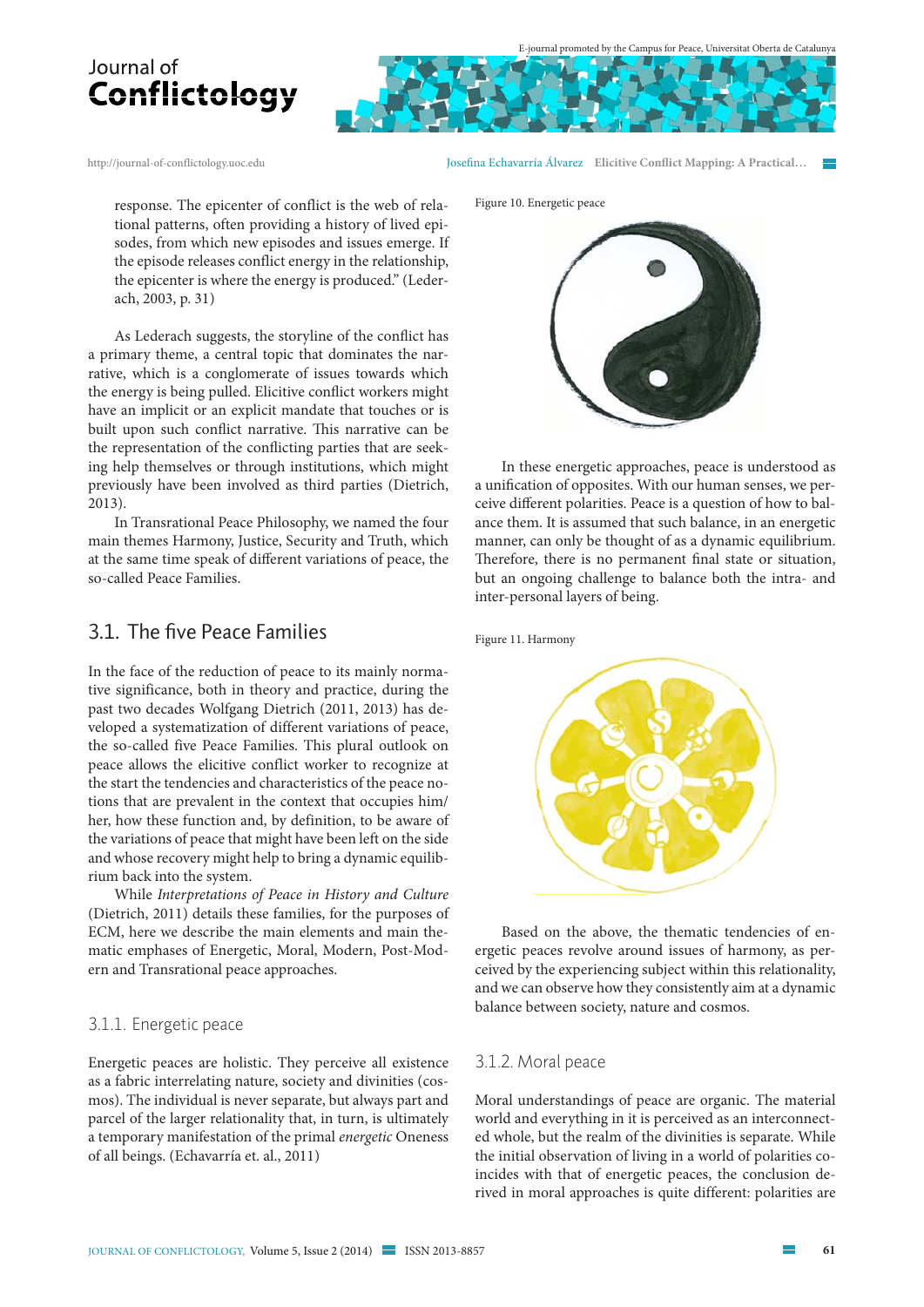



http://journal-of-conflictology.uoc.edu Josefna Echavarría Álvarez **Elicitive Confict Mapping: A Practical…** 

3.1.3. Modern peace

interpreted as a dualism between true and false, good and evil, right and wrong, strong and weak. In the face of these polarities, whether in nature or society, the question that arises is how to achieve peace via doing good and overcoming evil.

Figure 12. Moral peace



To reach such a decision, absolute norms of conduct and values are provided by a single, personifed (male) creator, God, who brings the universe into existence yet Himself stands apart from it. He is an acting agent and peace shall be the reward for those following His rules. The rules, in turn, call for institutions and experts to authoritatively interpret and explain His law to the people. True peace remains a transcendent matter to be realized by those following moral norms.

Figure 13. Justice



Based on the above, we can identify a further thematic tendency for moral peaces: the question of Justice.

"Peace through justice is not perceived in the present, but postponed to a better future (…). Once the linear understanding of social time inherent in moral approaches is connected with the material aspect of justice, the ground is laid for an ideology marked by: revenge for past injustices, envy in the present, and hunger for justice in the future, which develops an explosive concoction that easily justifies wars and violence." (Dietrich, 2013, p. 196)

Modern peaces are mechanic. The spiritual realm is neglected in favor of a purely this-worldly perception of the universe. While God served as the founding principle in moral approaches to peace, He is replaced by rationality as the founding principle of peace in modern interpretations. From this derives the modern concern with earthly relations and the idea that only that which can be apprehended by the senses is of relevance for peace (Echavarría et al., 2011).

Figure 14. Modern peace



In a modern, secular understanding, the universe functions like a machine according to eternal laws of cause and efect that, via the natural sciences, can, at least in principle, be deciphered. The same notion applies to the human realm, where knowledge of the functioning of the individual and society paves the road towards the possibility to actively perfect the human condition and achieve peace. Peace becomes the promise of a fnal stage of human evolution, reinforced by a linear understanding of history guided by the belief in progress, enlightenment, development or civilization.

Figure 15. Security

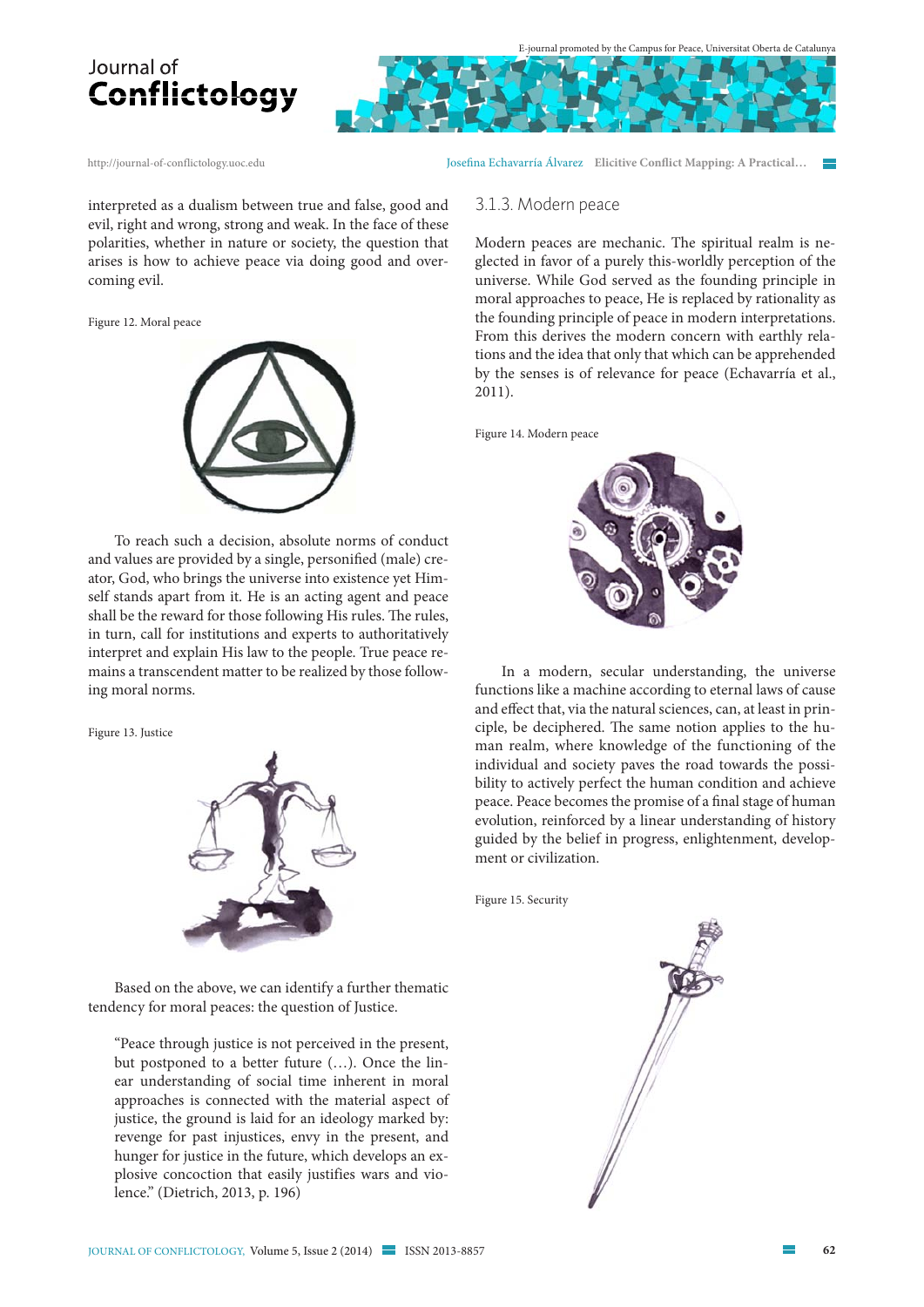

http://journal-of-conflictology.uoc.edu Josefna Echavarría Álvarez **Elicitive Confict Mapping: A Practical…** 

We can recognize how, in modern concepts of peace, there is a thematic tendency to highlight security in confict episodes, where we fnd peace in direct relation to the material sphere, where things can be seen, measured and accumulated. The fear of losing them, including the fear of losing one's life, becomes a high risk, which has to be managed in a safe place. This is also the assurance of the nation-state as a political entity that promises to maintain internal order for the citizens inside its borders and keep them safe from the invasion of foreigners, perceived as external threats.

#### 3.1.4. Postmodern peace

Postmodern peaces co-emerge with modern ones, as their critical and doubting counterparts. The postmodern state of mind ensues whenever the promises of modernity are no longer believed. Postmodernity thus refers to the disillusionment, disbelief and fear created by modernity's wars and violence, whenever the promises of 'peace out of security' reveal the harm they inflict and the pain they cause (Echavarría et al., 2011). To find orientation in this devastation, plurality appears as the key term for postmodern philosophy.

Figure 16. Postmodern peace



Abstaining from a modern foundation in singularity and embracing plurality, postmodern understandings of peace celebrate the multiplicity of existence without looking towards a resolution of tension between contradictions. They rather 'twist' the dogmatism of modernity's reason, thereby turning its analytical tool on itself.

Therefore, postmodern understandings remain small, local and contextual. They do not promise hope for reconciliation in non-dual Oneness, or provide certainties. Since there is no source of ultimate authority, peaces can only be defined in concrete encounters. They need to be reinvented and struggled for anew, since they perpetually remain transitory and unstable.

Figure 17. Truth



Based on the above, we see how the question of truth gains special importance in postmodern approaches to peace. By refraining from a singular modern truth, postmodern peaces necessarily call for the existence of plural notions of truth. Postmodern peaces seek to fnd truth in every human encounter, which creates many diferent variations of truth relative to each encounter, because only those who are involved can defne what truth means to them, in their particular context. The result then is a plurality of truths in peace research and practice, hence "many peaces" (Dietrich and Sützl, 2006).

#### 3.1.5. Transrational peace

Transrational peaces share the postmodern commitment to plurality, but also reintegrate the spiritual component. Trans-rational implies having passed through the rational, but without clinging to its purely materialistic perspective. Reason is acknowledged as one possible mode of perception, among others (Echavarría et al., 2011).

Figure 18. Transrational peace, the Sri-Yantra symbol



Philosophical and scientifc approaches based on transrationality deal with the lack of founding from a so-called bootstrap approach, i.e. accepting a multiplicity of overlapping yet not completely coinciding viewpoints, a shifing of perspectives between overlapping lenses that never completely merge. Their descriptions of reality differ and the spiritual might as well be expressed in terms of a systemic approach, of deep-ecology, as transpersonal or yet again the holistic.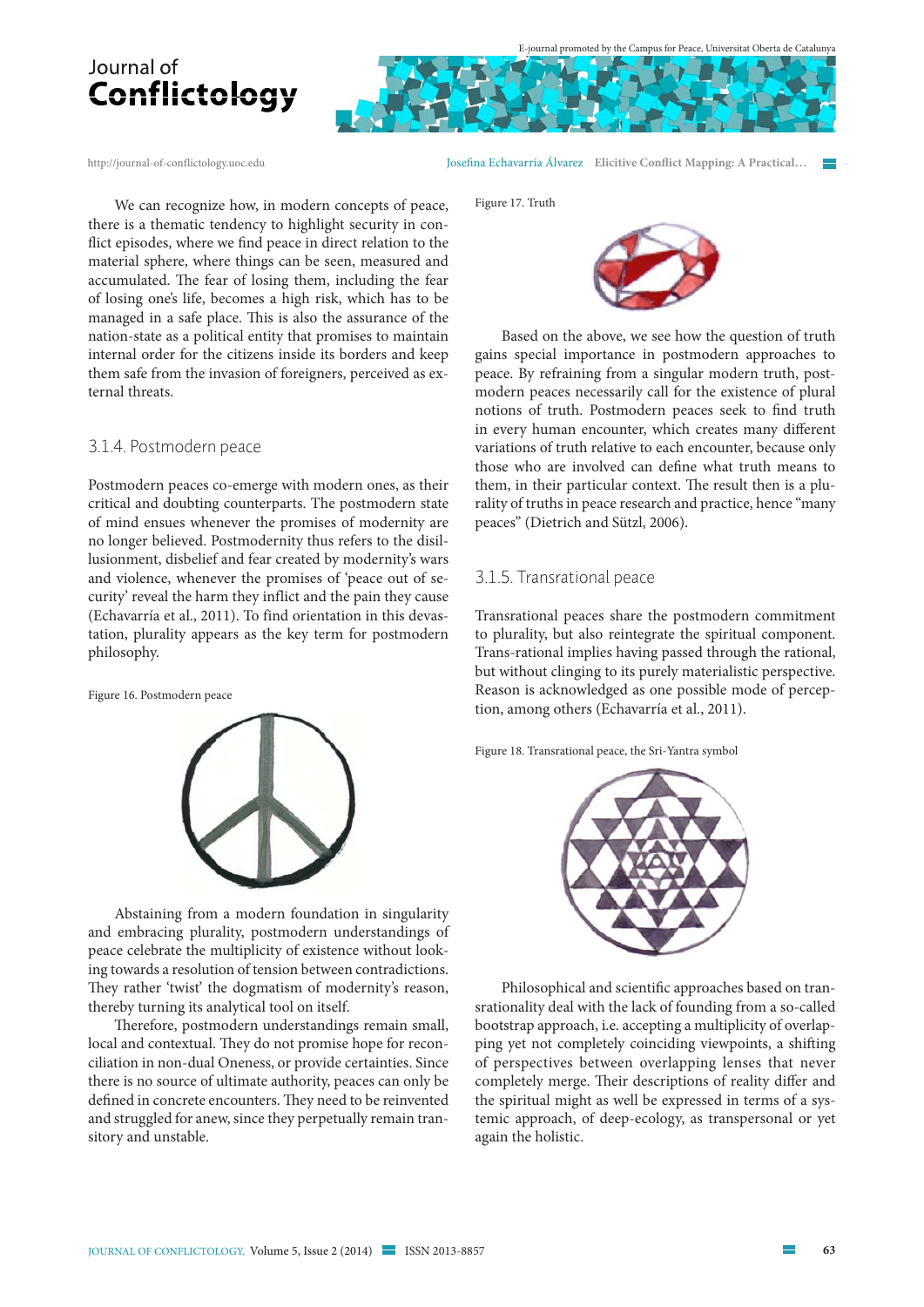http://journal-of-conflictology.uoc.edu Josefna Echavarría Álvarez **Elicitive Confict Mapping: A Practical…** 

### 3.2. Thematic shifts

Transrational peaces take the four thematic emphases of the peace families and combine the knowledge and relevance of each of them.<sup>2</sup> Transrationality recognizes the need for personal harmony, relational security, structural justice and cultural truth for the existence of peace, yet instead of focusing on one of these themes, transrational peaces seek the dynamic equilibrium of the following four topics:

- "The transrational interpretation of peace includes the energetic worldview and considers the role played by harmony and vibrations in social contexts" (Dietrich, 2013, p. 106). Inasmuch as harmony is a physical, biological, intellectual, and psychological process in interpersonal encounters, it is necessarily a basic element of peace.
- t "Justice is addressed as an issue of the subjective and communal satisfaction of needs, rather than the mechanistic meeting of a demand. Growth is understood as a process, not in teleological terms as a purpose in itself. The focus is on what we already are and what we need right now, and not on what we should do in order to live up to the defnition of a future ideal." (Dietrich, 2013, p. 198).
- New wars and the 1992 UN Agenda for Peace have become practical and conceptual guides to understand that, from a transrational angle, in the  $21<sup>st</sup>$ century we have moved from a sovereign to a relational type of security. The latter is characterized by peace operations where civilian-military cooperation is the norm in missions. Soldiers then require a new profle that is no longer that of geopolitical security operators, which furthermore includes basic training in socio-psychological processes and, above all, "an awareness of how one's own behavior afects the local population" (Dietrich, 2013, p. 133).
- Transrational peaces take the notion of truth from postmodern approaches, embracing its call for pluralism, which paves the way for respectful communication across different cultural contexts (Dietrich, 2013, p. 180).

### 3.3. Thematic emphases

While there are no prescriptive formulas, considering the peace families' characteristics in line with their thematic preference, the episode of a conflict tends to be expressed in unmet needs, giving us clues as to which theme can be perceived as primary and thus mark the point of entry into the conflict (Dietrich, unpublished).

| Theme,   | Unmet needs in the episode                                                                                                                                                                                                                                                                                                                                                                                                       |
|----------|----------------------------------------------------------------------------------------------------------------------------------------------------------------------------------------------------------------------------------------------------------------------------------------------------------------------------------------------------------------------------------------------------------------------------------|
| Security | Defense against attacks or invasion from perceived enemies, control over encounters, protected areas, demili-<br>tarized zones, disarmament, and border control, among others. At the grassroots level, it is often expressed in<br>the call for (more) police surveillance, safe houses, shelter for asylum seekers and demining, to name a few.                                                                                |
| Justice  | Demand for food, housing, clothing, medical care, as well as access to jobs, farmland, water, trade routes, re-<br>sources, information, and similar.                                                                                                                                                                                                                                                                            |
| Truth    | Demand for educational and political institutions, trade unions and prayer facilities, among many others.<br>These expressions have a tendency to be rationally selected interpretations of the world, such as ethics, reli-<br>gion, science, nationality and ideology.                                                                                                                                                         |
| Harmony  | Complaints about the defects of others: as a consequence of a hermetic construction of the 'we', 'others' (they)<br>are perceived as a wrong, evil and disturbing group - whether 'they' identify themselves as a group or not,<br>'they' are perceived as such by 'us'. The physically excluded 'others' are categorized in a hermetic manner that<br>they cannot escape, for example 'youths', 'migrants', 'women', and so on. |

Table 1. Primary themes and their common expression in unmet needs

<sup>2</sup> In the philosophy of Transrational Peaces, we can order the four themes of harmony, justice, security and truth along the four quadrants proposed by Ken Wilber (2000, pp. 127-157, 192-199), which Wolfgang Dietrich (2011, pp. 251-254) has integrated into what is now called The Four Transrational Quadrants. In the first two volumes of the Many Peaces Trilogy, Dietrich (2011, 2013) explains the quadrant at length, and his contribution in this issue summarizes the main points.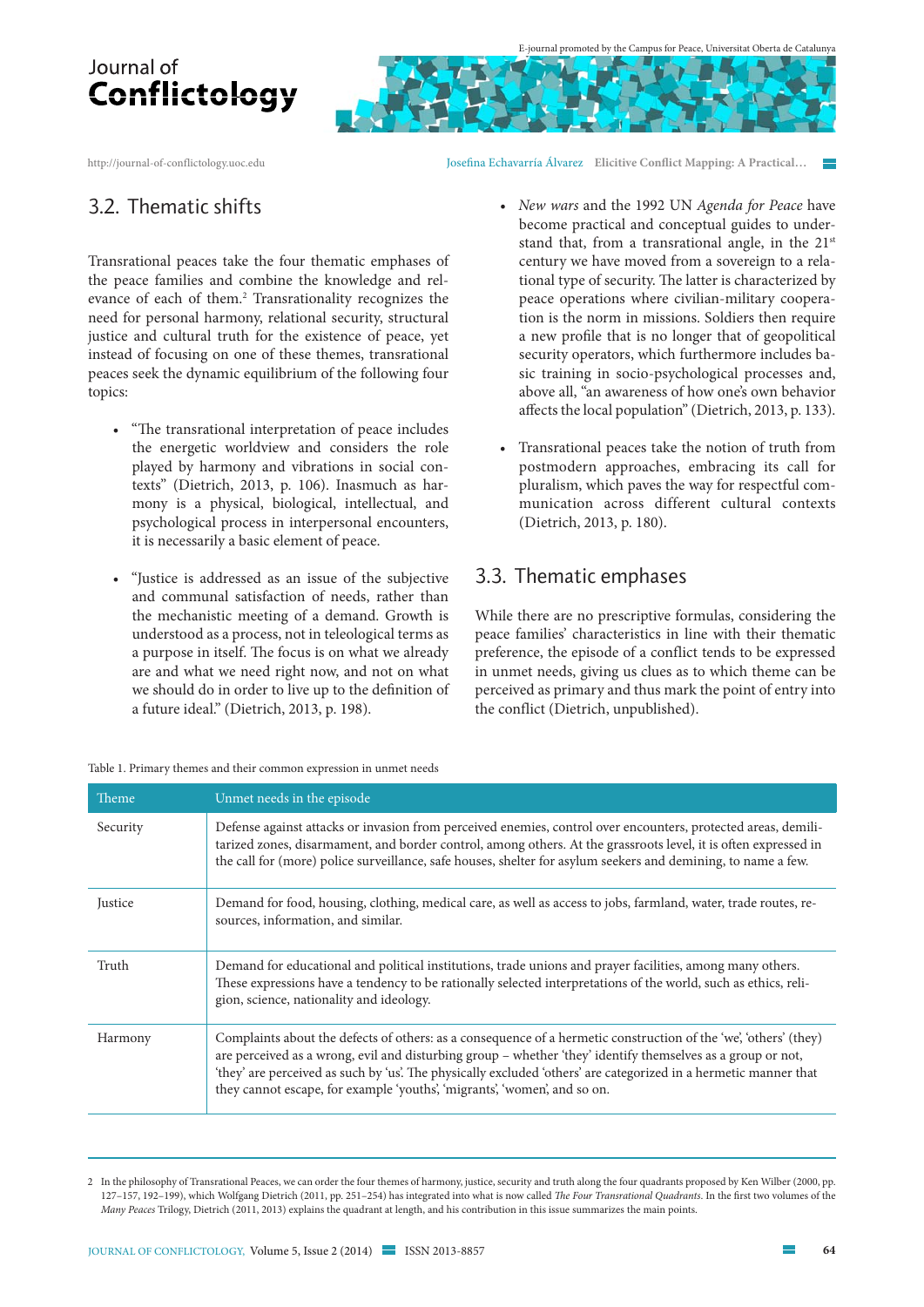

http://journal-of-conflictology.uoc.edu Josefna Echavarría Álvarez **Elicitive Confict Mapping: A Practical…** 

If the main topic is not evident, the conflict worker has a large pool of tools and skills that might help him/ her identify that primary theme. First, Active Listening in the spirit of Carl Rogers (Rogers and Farson, 1987; Rogers, 1995) is a highly recommendable communication exercise in order to make visible the main topic that keeps the parties involved in the conflict. By bringing in the four different steps of Non Violent Communication coined by Marshall Rosenberg (2005), namely observations, feelings, needs and requests, the elicitive worker might be able to identify the main theme when necessary.

### 4. LAyERs

Further branches in the ECM map are the layers. While in prescriptive approaches to conflict transformation the solution to the problems are looked for in the episode itself, approaching a conflict in an elicitive manner requires inquiring about the layers behind the episode. This is the reason why elicitive work does not first demand action or intervention, but analysis. Thus, after the primary theme has been identified, the elicitive conflict worker pays close attention to the layers that surround the episode. The principle of correspondence points to the connection between the inner and outer layers and to the equal importance of both sets of layers in the episode.

With the aim of making the layers visible and easier to work with in a practical setting, we follow the sevenchakra Yoga Philosophy, as taught by Sri Aurobindo (Dietrich, 2012, pp. 212-214), which is read as a single system of synchronic and corresponding elements reaching from the basic material needs of survival to the cosmic aspects of existence.

Figure 19. Transverse layers



Frequently, conflicts push the deeper inner layers to the surface, where they are expressed as a material clash of interests. The conflict is rarely solved in a rational and argumentative manner in the episode, since, even after superficially successful events on the surface, the energy that nurtures the conflict in the epicenter will find a way to further create and invigorate new episodes through new themes, i.e. there will be a conflict transposition or translation (Dietrich, 2013, pp. 7, 222). Thus, elicitive conflict transformation should observe the deeper layers and, even as pointing with a finger on a map is not the same as traveling to that point, the layers described can provide orientation and clues as to how to deal with eventual blockages to the dynamic equilibrium of the system.

### 4.1. Episode: Dance of the persona

The dance of the persona represents the episodic surface of a conflict and is its most visible layer. It may circumscribe any of the large thematic fields of justice, security, truth, and harmony. The episode, the direct encounter of the conflicting parties, is the world of the word and the voice. "Elicitive peace workers know that from the surface of the episode the words and the vibrations of the voices of the conflict parties reach the inner layers of the self and the outer layers of the social context. Peace work encourages this process." (Dietrich, 2013, p. 208).

Figure 20. Persona



#### 4.2. Sexual-family layers

Immediately under the surface of the episode, we find the family and sexual layers in which great potential lies if they are also understood as the svadhisthana chakra, to which is attributed creativity, instinct, sensitivity and the need to adapt to prevailing norms. Here lies both the big potential for explosion and transformation to be found at this first inner layer.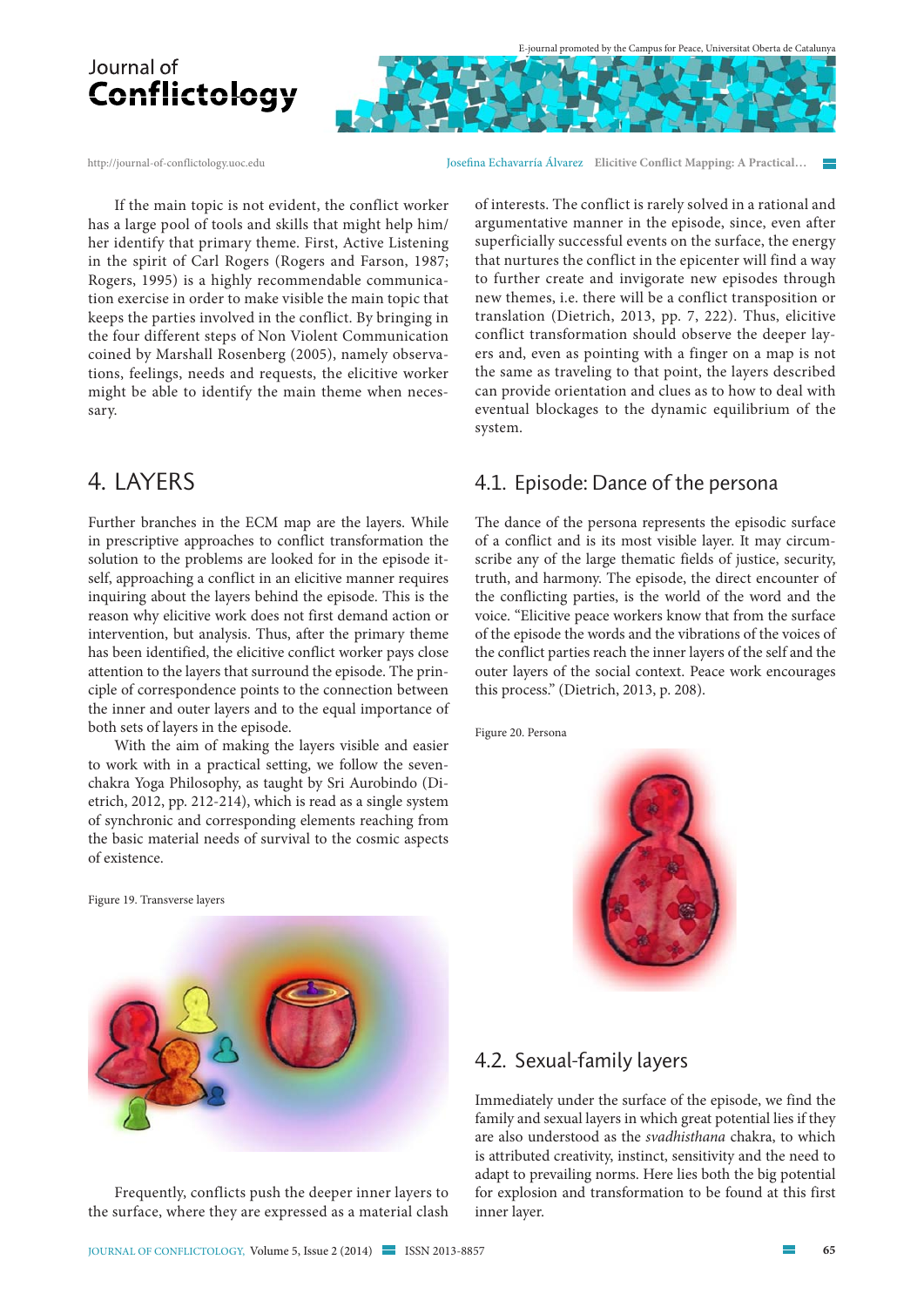http://journal-of-conflictology.uoc.edu Josefna Echavarría Álvarez **Elicitive Confict Mapping: A Practical…** 

Figure 21. Sexual-family layers



In order for the elicitive worker to fnd out whether there is dynamic equilibrium or a blockage in these layers, and in line with the principle of resonance, authentic communication and natural behaviour with the parties to the confict are highly relevant. As a third party, also as someone that has arrived 'late' to the confict, there is a need to be as open and clear as possible in order to sense the vibrations of the parties in this layer. If, on the basis of socialization, education or religion, or professional understanding or social restraints, the confict worker is inhibited to be open enough, the appropriate communication from the parties might not be received.

#### 4.3. Socio-emotional – Communal layers

Behind the sexual-family layers, we find the socio-emotional and communal layers, which give us a clear picture of the workings of the principle of resonance between the intra and the interpersonal spheres in elicitive conflict transformation. The need for social belonging and recognition is a natural intrapersonal dimension. In Yoga Philosophy, this layer stands for the manipura chakra, which signifies determination, ego, willpower, dynamism and expansion.

As persons, we naturally aspire to gain a recognized position in a community which lies beyond the immediate circle of the family or sexual partners and includes being accepted and respected, and belonging. If for any reason a person is deprived of social interaction, cooperation and recognition, this would lead to emotional harm, wounds and sickness of the persona in her ego-aspects (Dietrich, 2013).

Since there is a broader spectrum of dysfunctions at these layers than those of the sexual-family layers, the elicitive worker should orient him/herself diferently. Following the principle of resonance, those who work on these layers have to be especially sensitive and empathic at this level, yet just as consciously structured and able to communicate with the parties with selective authenticity and fexibility.

#### 4.4. Mental-societal layers

If we were to order these layers once more according to Yoga Philosophy, we would find the anahata chakra, which stands for the heart and mind.

"The intrapersonal, mental aspect provides the persona with the potential of reason and consciousness. The intrapersonal and mental, as well as the interpersonal and social layers, comprise all the previously mentioned ones, and enable the persona and societies, precisely through this potential, to become conscious of the previously mentioned layers. (…) The heartbeat causes and symbolizes the life of the persona. And life transforms transrational qualities like love, compassion, and devotion, by bringing them into the episode in ways that can be grasped by the senses, and by rendering them conscious experiences. Thus, it is mental awareness that balances the sexual, family, and social energies in an episode." (Dietrich, 2013, pp. 215–216)

Figure 22. Socio-emotional – Communal layers



Figure 23. Mental-societal layers

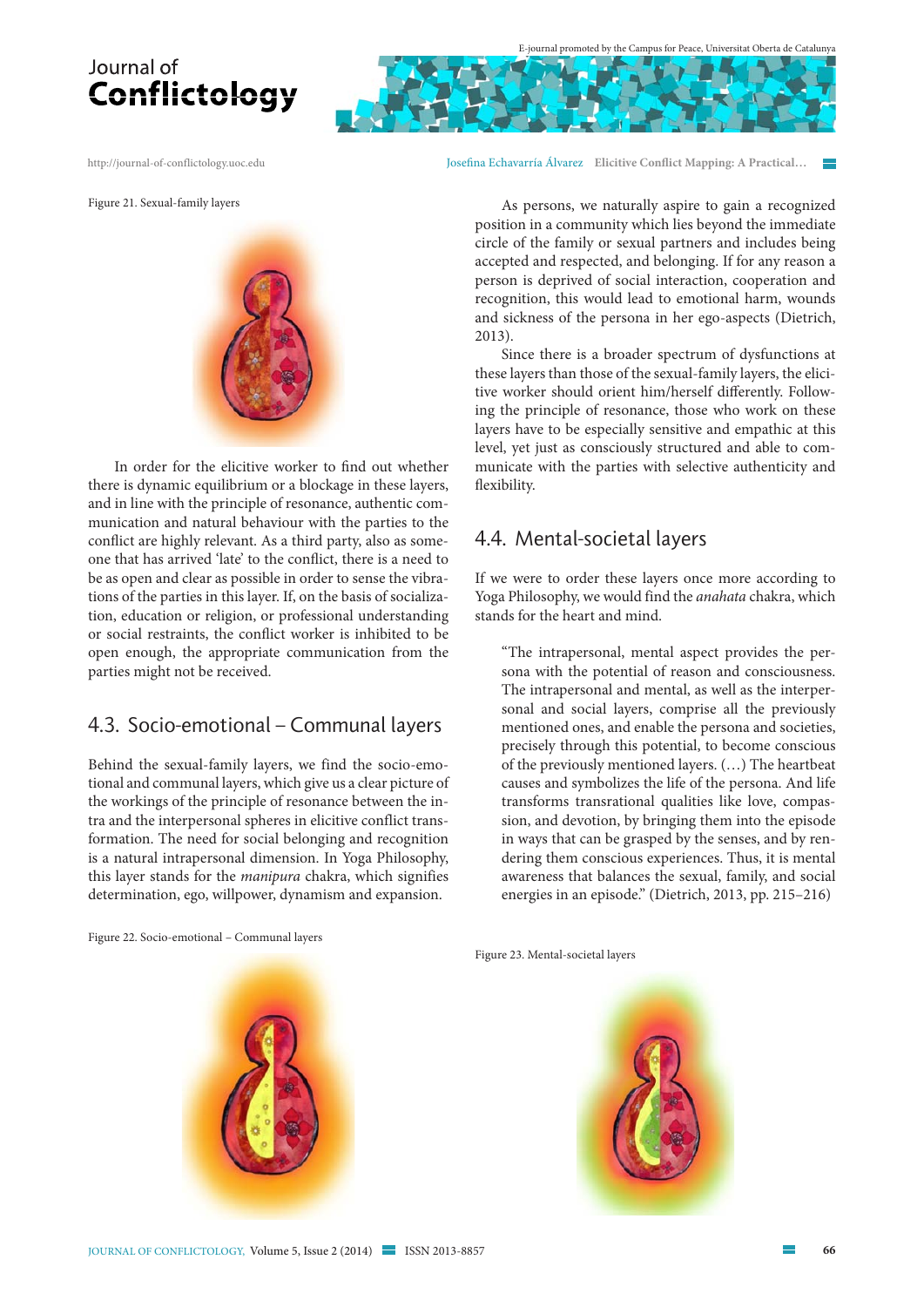

http://journal-of-conflictology.uoc.edu Josefna Echavarría Álvarez **Elicitive Confict Mapping: A Practical…** 

A confict, whose episode is primarily an idea of the parties, tends to become an even more destructive clash when third parties feed even more arguments into it. In this case, a reorientation towards other layers is highly recommendable. Contrary to prescriptive models that follow the abstractly proposed resolution model of reason, elicitive methods use reason for working on the diferent impulses in all the layers that they perceive from the parties when acting in resonance. For confict workers to be able to give this feedback without creating more distortions, they need mental clarity, whose precondition is a dynamic equilibrium of the worker him/herself at these very same mental and societal layers.

### 4.5. Spiritual-policitary layers

The persona's intrapersonal spiritual layer is located below the material, sexual, social, and mental layers. We can order it at the level of the visuddha chakra.

"In intrapersonal terms, spirituality is located beyond consciousness and the ego's lines of defense. The spiritual layer emerges from the shadow cast by thoughts and emotions. Perception is released for the present, and the highest state of elicitive conflict work is reached – the perspective of the 'internal observer'. (…) Policity is the interpersonal equivalent to intrapersonal spirituality (…) or external observer who, like his or her intrapersonal equivalent, observes the dance of the personae in a loving fashion, without judgment and comparison, and without thoughts of reward or punishment." (Dietrich, 2013, p. 220)

Figure 24. Spiritual-policitary layers

Following the principle of resonance, for someone to work on these layers it is indispensable that he/she is in balance him/herself. Therefore, it is important to get acquainted with these layers, for instance through practice and meditation, in order to explore one's possibilities and expand one's experiences. An elicitive worker who understands the parties to the confict in a systematic and holistic manner and treats them accordingly, even in moral, modern and post-modern contexts, has the elicitive potential to have an impact on the episode and elicit new interpretations.

### 4.6. Global layer

Although the global layer is so far removed from the conflictive layers of the ego and its episodes, and thus is not put to use in applied conflict work, it does pervade it. Equivalent to the ajna chakra, this global layer is what makes it possible to experience peace, and thus is worth striving for and of course important when mapping conflicts (Dietrich, 2013, p. 223).

Figure 25. The global layer



#### 4.7. The epicenter

In a similar vein to the global layer, the universal layer – equivalent to the sahasrara in chakra philosophy or the epicenter in conflict terms – is also beyond the scope of practical conflict work, yet it is paramount to include this layer in maps of the persona.

"While elicitive peace work may be deeply rooted in the epicenter, in the human space-time consciousness, it manifests in the dance of the persona, in the episode, and in the roles through which peace work is revealed in specific systems." (Dietrich, 2013, p. 224)

With the epicenter, we finish the journey through the persona and have a better comprehension of the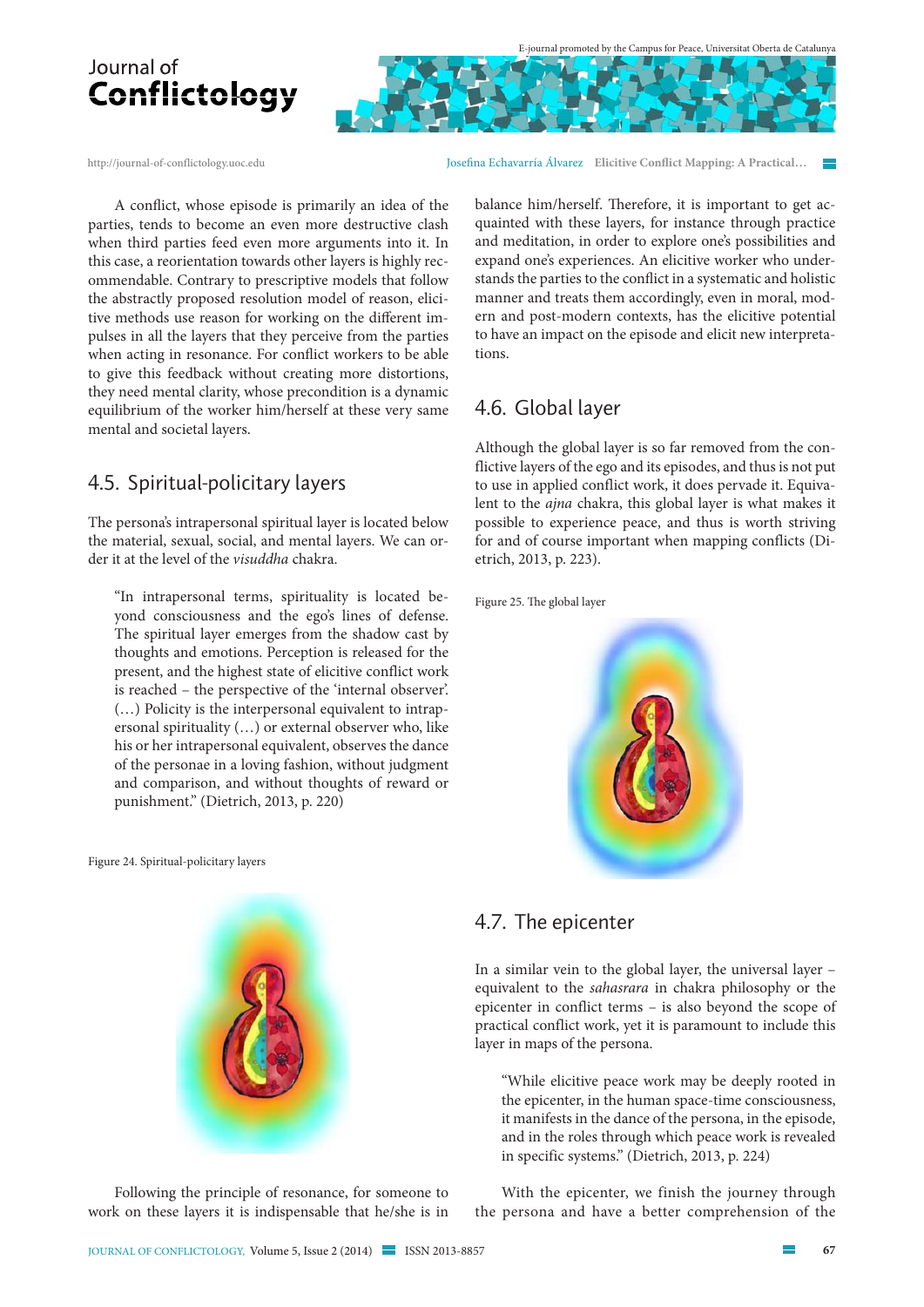





http://journal-of-conflictology.uoc.edu Josefna Echavarría Álvarez **Elicitive Confict Mapping: A Practical…** 

different layers that are always at work in every conflict episode. This then enables us to continue the explanation of the mind map towards its last and final elements, i.e. the levels.

Figure 26. The epicenter



### 5. LEvELs

The ECM levels point to different actors in the conflict and in its transformation as a way of understanding their position, since this becomes crucial for the elicitive worker's analysis and intervention. These levels have been drawn following John Paul Lederach's (1997) vertical categories of Top, Middle Range and Grassroots Leaders. For the purposes of ECM, we have taken Lederach's insights and incorporated them into the Sri-Yantra symbol, as a way of emphasizing the transition from a structuralist-inspired understanding towards a systemic one.

The Top level of leadership "comprises the key political and military leaders" (Lederach, 1997, p. 38), as well as high-ranking religious institutions and big business management. At the second, Middle-Range level, we can fnd people "who are highly respected as individuals and/ or occupy formal positions of leadership in sectors such as education, business, agriculture or health" (Lederach, 1997, p. 41). Likewise, here we also count on networks, institutions and groups which are religious, academic or humanitarian, organized in non-governmental and transnational ways, reminding us of those who are classically inscribed in multitrack-diplomacy. Finally, "the grassroots represents the masses, the base of the society. Life at this level is characterized, particularly in settings of protracted confict and war, by a survival mentality" (Lederach, 1997, p. 42).

Figure 27. Levels of the pyramid

In its original version, Lederach's (1997) pyramid indicated that all actors interact across the various social strata, from the grassroots to the middle range of regional experts and leaders to heads of state, and that they are relevant to the process of transformation following the experience of violence. In fgure 27, we have already seen the spider web that Lederach (2005, p. 82) included years later in The Moral Imagination, with the purpose of highlighting the nonmechanistic way of interpreting the pyramid. This means that, instead of a single direction in both top-down and bottom-up approaches to peace building, in this reworked version the interactions of the diferent actors afect one another in feedback loops, and so all actors infuence each other in endless succession.

#### 5.1. Sri-Yantra

Because a hexagon shape limits the spider web, in Transrational Peace Philosophy we use the symbol of Sri-Yantra to mirror the systemic character more accurately.

Figure 28. Transrational Peace / Sri-Yantra Symbol



Since the fgure is three-dimensional, it allows seeing the vertical feedback between the layers on the surface of the confict episode, and furthermore shows its validity for the horizontal connections among the individual levels themselves, all the way up to the epicenter.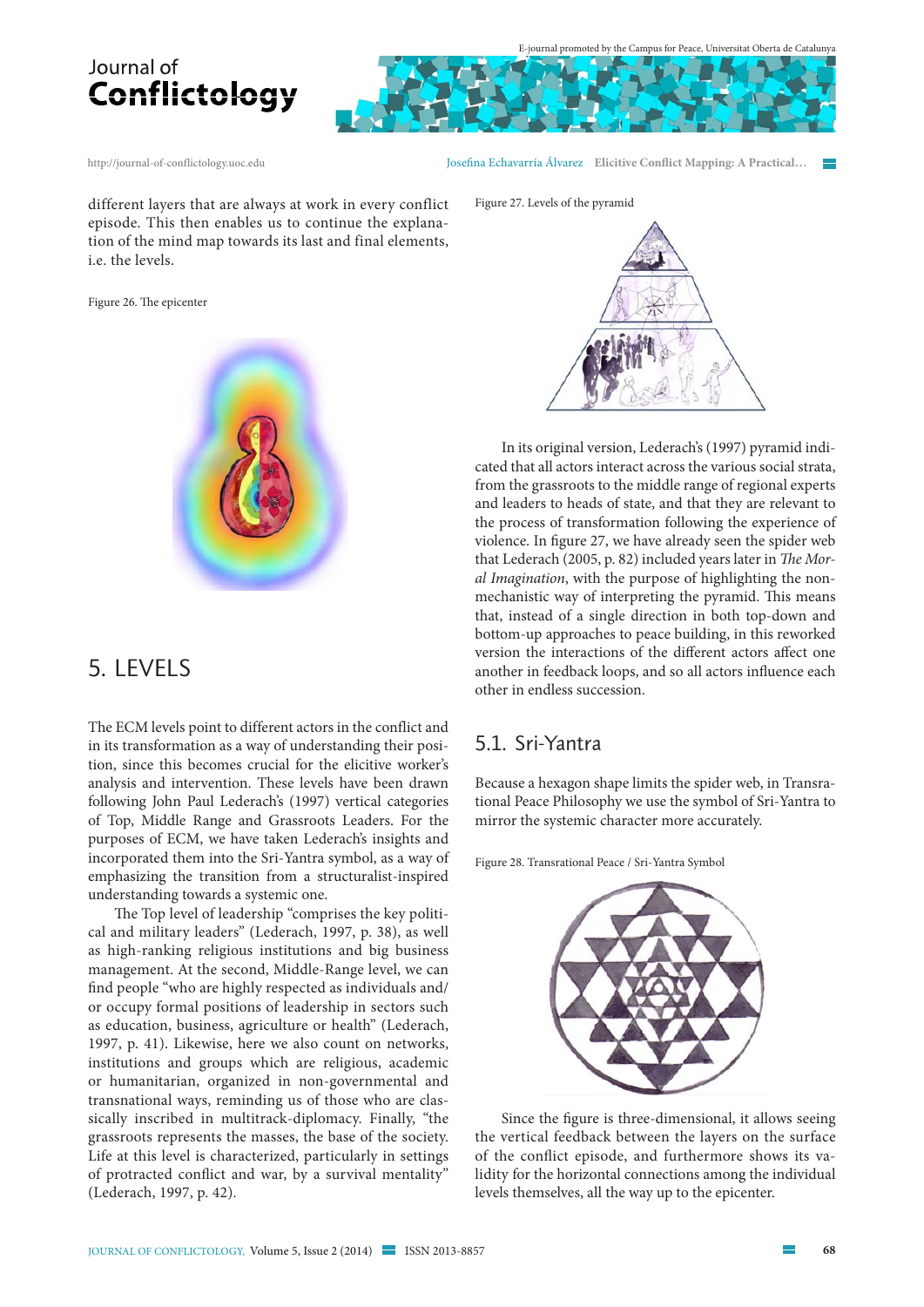http://journal-of-conflictology.uoc.edu Josefna Echavarría Álvarez **Elicitive Confict Mapping: A Practical…** 

"When we see the Sri-Yantra as symbol also for the complexity of the themes, levels and layers, it shatters any representation of a definitive conflict resolution or prescriptive conflict transformation. The complexity of the world brings along an obligation to select, to reduce and to decide. In a dysfunctional social system, the decision for the parties – as well as for the conflict worker – is risky, since each decision carries a series of possibilities that have remained unconsidered or at least have not been put into practice. (…) As soon as we recognize this, guides for orientation are welcome. These are the guides for orientation that elicitive conflict transformation aims at providing." (Dietrich, unpublished).

### 6. ECM As WoRkIng METhod

For the creation of mind maps, Tony Buzan (2010) proposes the model of a tree, in which the main concept (a word or an image) is placed in the center, from which different branches are drawn, each of them signifying associated concepts. These branches can be drawn in a creative manner, without restrictions. From the branches, new concepts arise, which – at the same time – can become central concepts to start a new mind map, which resembles the radiant thinking of the brain and helps us imagine conflict transformation as a complex and creative exercise.

#### 6.1. Conflict images

In the praxis of elicitive conflict transformation, a meaningful exercise is to place the main topic of the episode in the center and to position it on one of the sides of the thematic pyramid. Starting from there, raising the basic questions of what, where, how, when, who and why can become the first branches that shed light on the darker sides of the surrounding layers, or they can complete the perception of the episode.

As regards the actors of elicitive confict transformation, we can use the ECM at least in three diferent ways.

#### 6.1.1. Individual orientation guide

Through active listening and corresponding note taking, the elicitive conflict worker can first focus the narrative on one of the levels and on one of the central themes of the episode. From this central point and aware of the threedimensional system made up of themes, layers and levels, the conflict worker can then create an own mind map

following his/her intuition and creativity. The principle of resonance with the conflicting parties ensures that the intuition and creativity of the conflict worker does not become self-referential. The principle of correspondence gives the map structure, without forcing or restricting it thematically. From the perspective of the episode, the deeper layers are found in the lower hierarchies. In praxis, a dysfunction in the deeper layers can be found under the surface of the narrative. If this narrative appears to be convincing, then both theme and level can be placed in the center of a new map. From this point onwards, further thematic branches can be created, which give orientation to the conflict work in the dysfunctional system. If the process is unsuccessful, it can be repeated and tried once again.

#### 6.1.2. Team organization

In a second possible use for ECM, the main purpose is to gain a common visualization of the conflict situation and possible orientation for the conflict work. The map here serves as a means of communication that allows members of the team to dialogue with others about their thought structures and facilitates following up changes in the cognitive and discussion processes in an easy and democratic manner. The method here is open. Maps, for example, can be created individually or in small groups first and then put together, or all team members can work together on the same map, depending on size of the team and the task.

#### $6.1.3$ . In the transformation of the conflict

A third possibility points to a fascinating use of ECM, i.e. as a transformation tool in and of itself. If the situation of the conflict intervention allows it, the basic rules of mind mapping can be communicated to the conflicting parties and they can create their own mind maps for working on the dysfunctional system. Tony Buzan (2010) proposes that each party creates at least three different maps: a map for the negative aspects of the relationships, a second one for the positive aspects and a third for possible solutions.

It is vital to remember that elicitive confict transformation cannot tie promises of solutions to any of these creative methods, but the production of maps can very well bring hope for a wider understanding by the parties in the confict situation, and also empathy for the concerns of the other parties. This increases creativity of the parties in the development of alternative courses of actions and enhanced capacity for resonance and insight into the urgency of a homeostatic equilibrium. When this occurs, the confict energy on all layers can be used for constructive reshaping of the relationships and the transformation of the confict, both rationally and transrationally.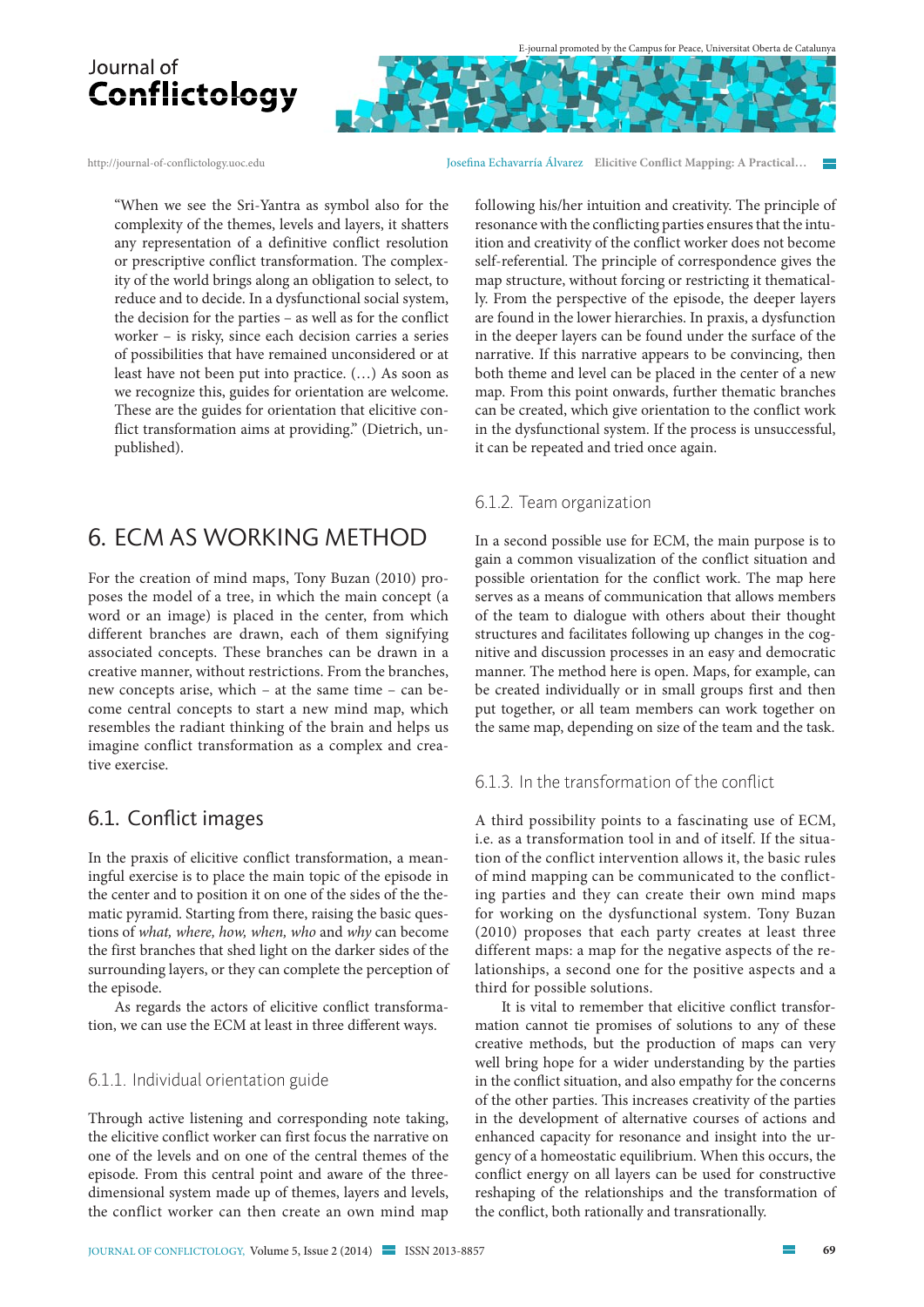http://journal-of-conflictology.uoc.edu Josefna Echavarría Álvarez **Elicitive Confict Mapping: A Practical…** 

### **CONCLUSION**

ECM is a practical tool that, through its multiple possibilities for use, offers elicitive conflict workers a large collection of viable courses of action to both analyze and intervene in conflict settings. This analysis can range from the themes and layers to the levels of the conflict and, as a working method, it can also be applied to the elicitive conflict worker him/herself, as well as be of use for the facilitation team and even for the conflicting parties.

In this way, ECM can shed light on concrete points of blockage in the system, as well as instigate possible ways

of tackling them in a holistic manner. However, just like the map must not be confused with the territory, we also encourage our readers to use these insights in combination with the necessary work on the self that elicitive confict transformation demands. In order to catalyze the confictive energy of any situation, the most important 'tool' is the elicitive worker. In this spirit, we hope that this article contributes to the elicitive worker's refnement of skills and abilities with the aim of recovering and maintaining his/ her own clarity, authenticity and balance and so be able to provide the best possible safe space for parties to fnd courses of action to transform conficts.

*References*

- **BUZAN, Tony** (2010). The mind map book: unlock your creativity, boost your memory, change your life. London: Pearson.
- **DIETRICH, Wolfgang** (2012). Interpretations of peace in history and culture. (Many Peaces vol. 1). J. Koppensteiner (trans.). London: Palgrave Macmillan. http://dx.doi.org/10.1057/9780230367715
- **DIETRICH, Wolfgang** (2013). Elicitive confict transformation and the transrational turn in peace politics. (Many Peaces vol. 2). W. Sützl; V. Hindley (trans.). London: Palgrave Macmillan. http://dx.doi.org/10.1057/9781137035066
- **DIETRICH, Wolfgang** (unpublished). Elicitive confict mapping. (Many Peaces vol. 3). Wien/Münster: LIT Verlag.
- **DIETRICH, Wolfgang; SÜTZL, Wolfgang** (2006). "A call for many peaces". In: W. DIETRICH; J. ECHAVAR-RIA; N. KOPPENSTEINER (eds.). Schlüsseltexte der Friedensforschung / Key Texts of Peace Studies / Textos Claves de la Investigación para la Paz. Wien: LIT Verlag. Pages 282-301.
- **ECHAVARRÍA, Josefna; INGRUBER, Daniela; KOP-PENSTEINER, Norbert** (2011). "Conclusions". In: W. DIETRICH; J. ECHAVARRÍA; G. ESTEVA; D. INGRU-BER; N. KOPPENSTEINER (eds.). The Palgrave international handbook of peace studies: a cultural perspective. London: Palgrave Macmillan. Pages 597-606.
- **LEDERACH, John Paul** (1997). Building peace: sustainable reconciliation in divided societies. Washington DC: United States Institute of Peace Press.
- LEDERACH, John Paul (2003). The little book of conflict transformation. Intercourse, PA: Good Books.
- **LEDERACH, John Paul** (2005). The moral imagination: the art and soul of building peace. Oxford: Oxford University Press. http://dx.doi.org/10.1093/0195174542.001.0001
- **ROGERS, Carl** (1995). On becoming a person. A therapist's view of psychotherapy. Boston: Mariner Books. http://dx.doi.org/10.1207/s15327752jpa6402\_12
- **ROGERS, Carl R.; FARSON, Richard E.** (1987). "Active listening" [online article]. [Date of consultation: 13 October 2013].
- **ROSENBERG, Marshall** (2005). Nonviolent communication: a language of life. Encinitas: Puddle Dancer Press.
- **WILBER, Ken** (2000). Sex, ecology, spirituality: the spirit of evolution. Boston: Shambala.